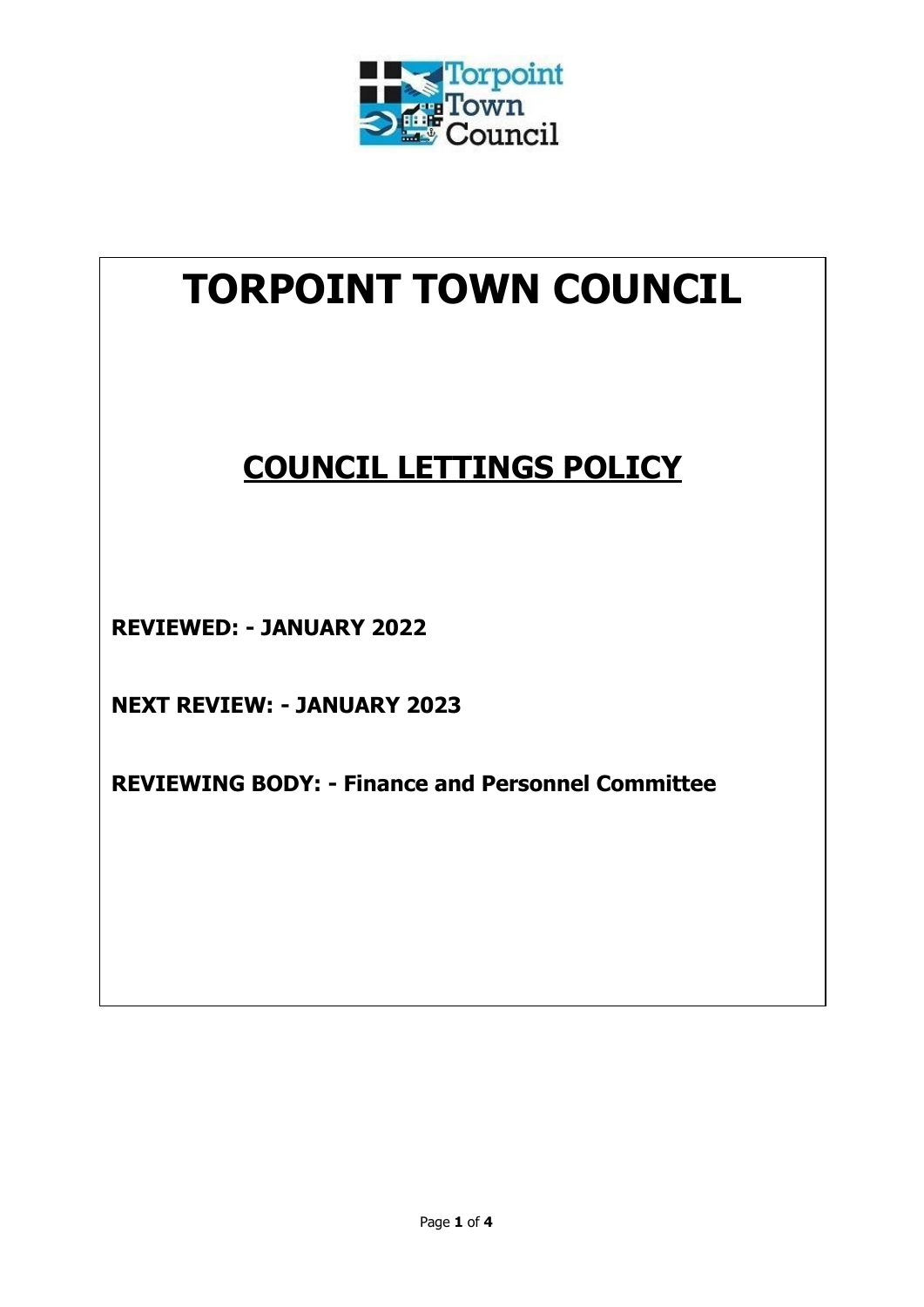

# **COUNCIL LETTINGS POLICY**

The Torpoint Town Council Lettings Policy and recognises that the Council premises represent a significant capital investment and should be fully utilised, where possible and is a valuable community resource. The Town Council would usually take precedence for their required use of the premises, with priority given to those organisations and agencies delivering essential services to the community.

# **Conditions of Hire**

The conditions of hire will be given to those wishing to hire the premises and can be found appended to the hiring form and to this policy ("Appendix "A").

# **Administration of Lettings and Hirings**

The Town Council has delegated authority to the Clerk to accept applications and undertake the relevant administration and invoicing/payments for all letting and hirings of the premises.

All formal hiring of the Council premises, including those for which no charge is made shall be properly documented. All hirers **must** complete a letting of hire agreement and are to receive a copy of the conditions of hire. The hire agreement is a contract that the Council may enforce at law.

# **Scale of Charges**

The scale of charges below forms the base to this policy statement.

| <b>LOCATION 2022-2023</b> | <b>PERIOD</b> | <b>RAT</b><br>Е<br>(£) |
|---------------------------|---------------|------------------------|
| Bénodet Park Tea Hut      | Per hour      | 9.00                   |
| Bénodet Park Tea Hut      | Half day      | 30.00                  |
| Bénodet Park Tea Hut      | Full day      | 60.00                  |
| Committee Room            | per hour      | 9.00                   |
| Main Hall                 | per hour      | 15.00                  |
| <b>Mayors Parlour</b>     | per hour      | 6.00                   |

VAT is included (where applicable).

#### **Free Use of Council Facilities**

The Council recognises that from time-to-time applications will be made to use Council facilities at no cost. The application form and accompanying notes for use of the facilities at no cost is considered annually by the Council and an administration charge of £10.00 is applied (for up to six free of charge uses per application).

#### **Cancellations**

The Town Council will seek to recover any cost incurred by the Council that are unavoidable and result directly from the cancellation of a letting.

#### **Security**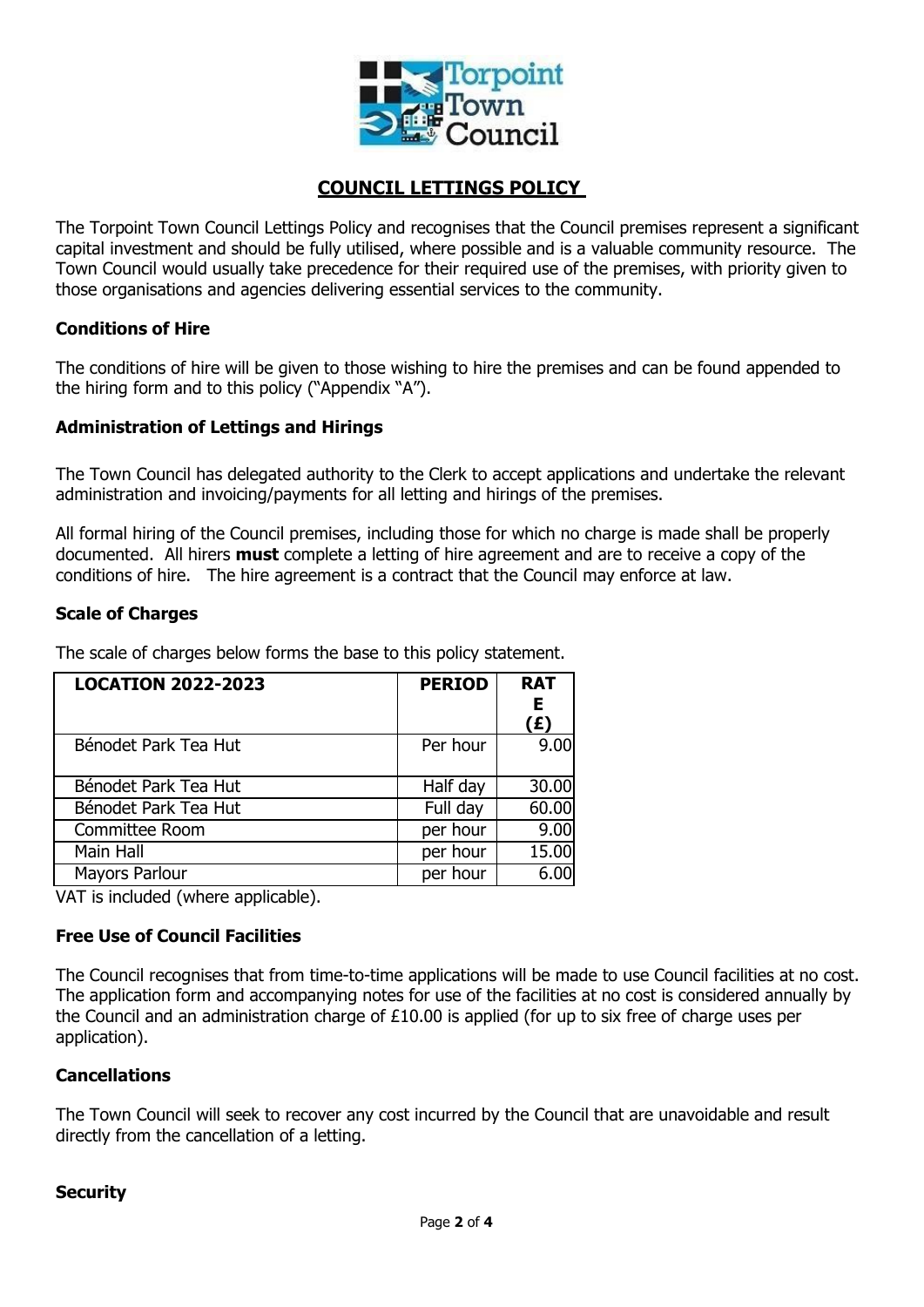

The Town Council will not normally insist upon continuous caretaking presence, however if a Caretaking presence is required appropriate charges will be applied accordingly.

# **APPENDIX "A"**

# **CONDITIONS FOR HIRING COUNCIL PROPERTY**

Torpoint Town Council (the Council) hereby agrees to let the facilities to the person(s) for the period specified within the hiring form under the following conditions.

# **GENERAL RULES**

- 1. Application for permission to serve intoxicating liquors must be made in writing (or clearly indicated on the hiring form) and stating if a charge is to be made. The sale of alcohol is not permitted on Council premises unless a current licence is held and the TENs (Temporary Event Notice) is required to be displayed at that the event. The sale of alcohol and the playing of music must end no later than midnight.
- 2. The Hirer shall ensure that all persons attending the function for which he/she/they are responsible behave in an orderly and responsible manner.
- 3. A function must end in time for the building to be vacated by the stipulated finishing time.
- 4. NOISE The Hirer is responsible for ensuring that noise from the event is controlled and is unlikely to cause a nuisance to neighbouring properties. Noise outside the building should bemonitored throughout the event.
- 5. The premises are equipped for use by persons with disabilities.
- 6. SECURITY The hirer shall be responsible for the security of the Council premises during the period of hire by ensuring that only those with a legitimate connection with the hiring or those authorised by the Council have access.
- 7. Damage or loss caused to the premises shall be the sole responsibility of the hirer who shall reimburse the Council in full for the cost of rectifying/restoring/replacing/repairs. Additionally, the Hirer shall ensure that the premises are left in a clean, safe and orderly condition before the premises are vacated.

# **FIRE SAFETY RULES**

- 1. The Hirer must KEEP FIRE EXITS CLEAR at all times.
- 2. Fire evacuation procedures are posted in the building with fire evacuation exits clearly marked.
- 3. If the Fire Alarm Siren/Lights are activated, the following procedure must be followed:
	- a) Evacuate the building calmly and quickly by the nearest exit
	- b) The assembly point is marked and located at the end of the service lane behind Antony Road at the junction with York Road.
	- c) In the event of a fire the Emergency services and the on call Caretaker must be contacted immediately (Caretaker details are located behind the bar area and at all fire exits in a clear box, located on the wall).
	- d) Return to the premises is only allowed by the express permission of the Emergency Services or in the event of a "false alarm" an officer of the Town Council or the responsible person in charge of the hiring.
- 4. As the hirer you are responsible for ensuring the above instructions are conveyed to those on the premises.